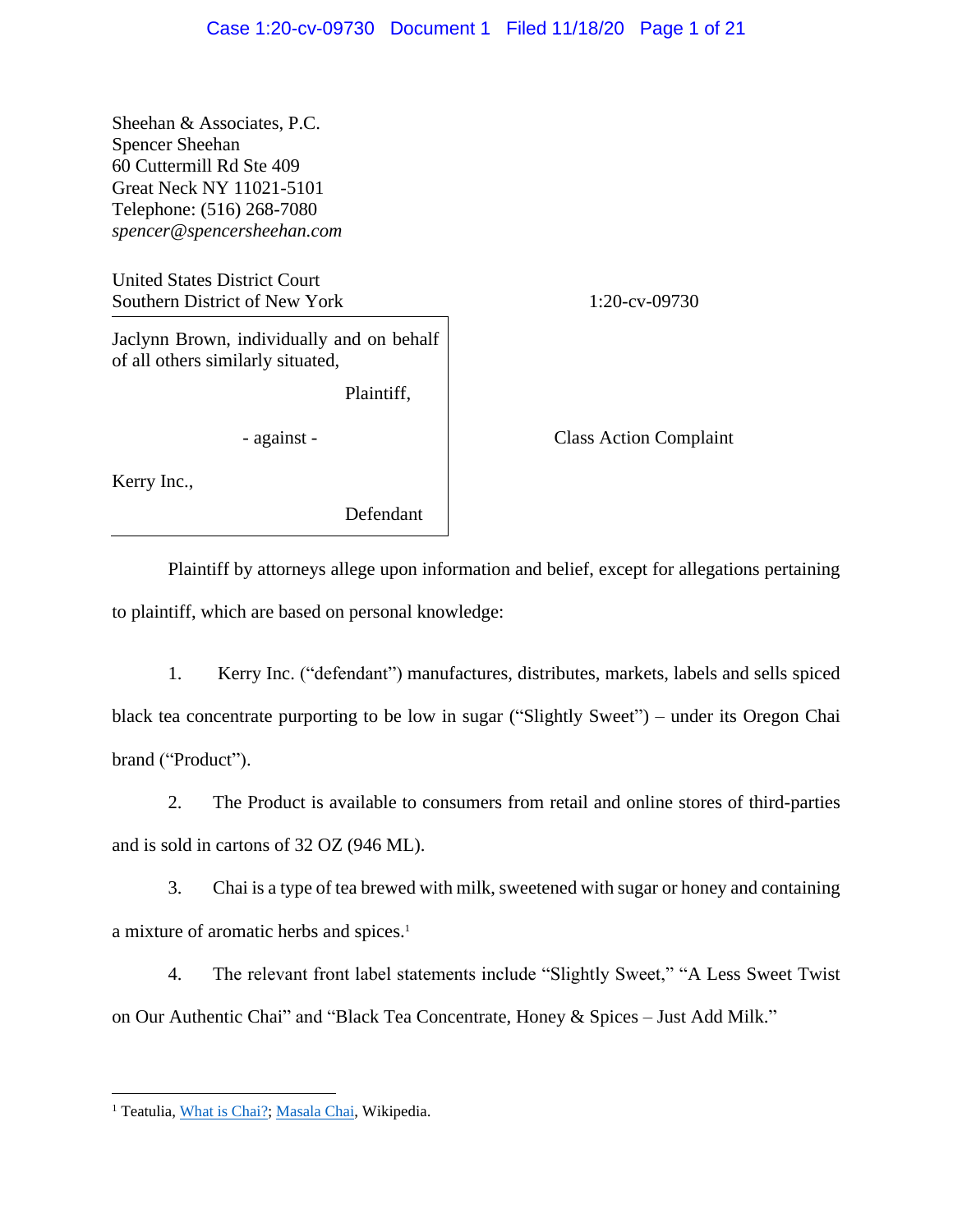# Case 1:20-cv-09730 Document 1 Filed 11/18/20 Page 2 of 21



5. Consumer survey evidence shows that "slightly sweet" claims such as that used by Defendant is misleading and deceptive.

6. According to a consumer survey performed by Innova Market Insights, "sugar reduction was considered a popular option for the three in five US consumers who would rather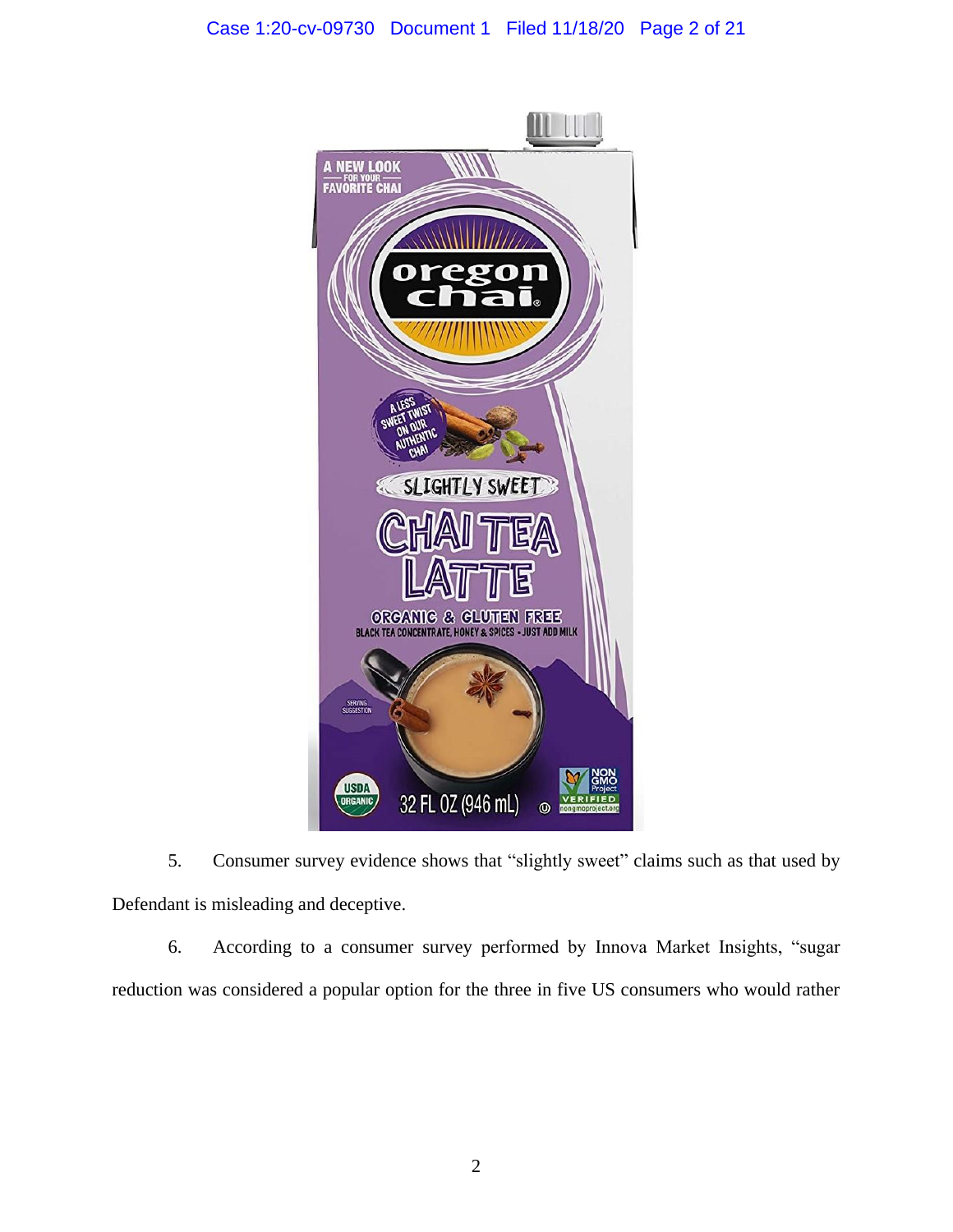# Case 1:20-cv-09730 Document 1 Filed 11/18/20 Page 3 of 21

cut back on sugar than consume artificial sweeteners."<sup>2</sup>

7. However, "confusion about how to read product labels and general distrust of their

accuracy means many Americans are at a loss as to how to reduce sugar," according to a Healthline survey.<sup>3</sup>

8. These findings were confirmed through research published in 2017, which examined

claims that a food or beverage was "low" in a particular nutrient.<sup>4</sup>

9. According to one of the study's authors:

A low-/no-nutrient claim means different things for different foods. This could potentially lead to confusion if consumers focus on seeking out products with specific nutrient claims or use a claim to justify the purchase of less-healthy foods. In fact, these results suggest (but are not conclusive) that in some cases, products that tend to be high in calories, sodium, sugar, or fat actually may be more likely to have low-/no-content claims.

10. The representation as "Slightly Sweet" is understood by consumers to indicate the

Product is "low sugar" and causes them to think it has less sugar than it does.

11. Low sugar products are generally marketed towards consumers seeking products that

are useful in weight control, through consumption of fewer calories.

12. Reasonable consumers "clearly link sugar to calories and therefore expect a

reduction in sugar content to deliver a reduction in calorie content." N. J. Patterson et al.,

"*Consumer understanding of sugars claims on food and drink products.*" Nutrition bulletin 37.2

(2012): 121-130 ("In focus groups, participants felt deceived if sugar reduction claims were being made without a significant reduction in calories.").

<sup>&</sup>lt;sup>2</sup> Sam Mehmet, [60% of US consumers would rather reduce sugar than consume sweeteners, says survey,](https://www.newfoodmagazine.com/news/98754/60-of-us-consumers-would-rather-reduce-sugar-than-consume-sweeteners-says-survey/) New Food Magazine, November 12, 2019.

<sup>3</sup> Elizabeth Crawford, [Consumers seek 'low-sugar' claims, but remain confused & distrustful of nutrition](https://www.foodnavigator-usa.com/Article/2016/11/23/Consumer-s-seek-low-sugar-claims-but-distrust-labeling) labeling, Food Navigator-Usa.com, November 29, 2016.

<sup>&</sup>lt;sup>4</sup> Lindsey Smith Taillie, et al. "No fat, no sugar, no salt... no problem? Prevalence of "low-content" nutrient claims [and their associations with the nutritional profile of food and beverage purchases in the United](https://www.ncbi.nlm.nih.gov/pmc/articles/PMC5573644/pdf/nihms860522.pdf) States." *Journal of the Academy of Nutrition and Dietetics* 117.9 (2017): 1366-1374.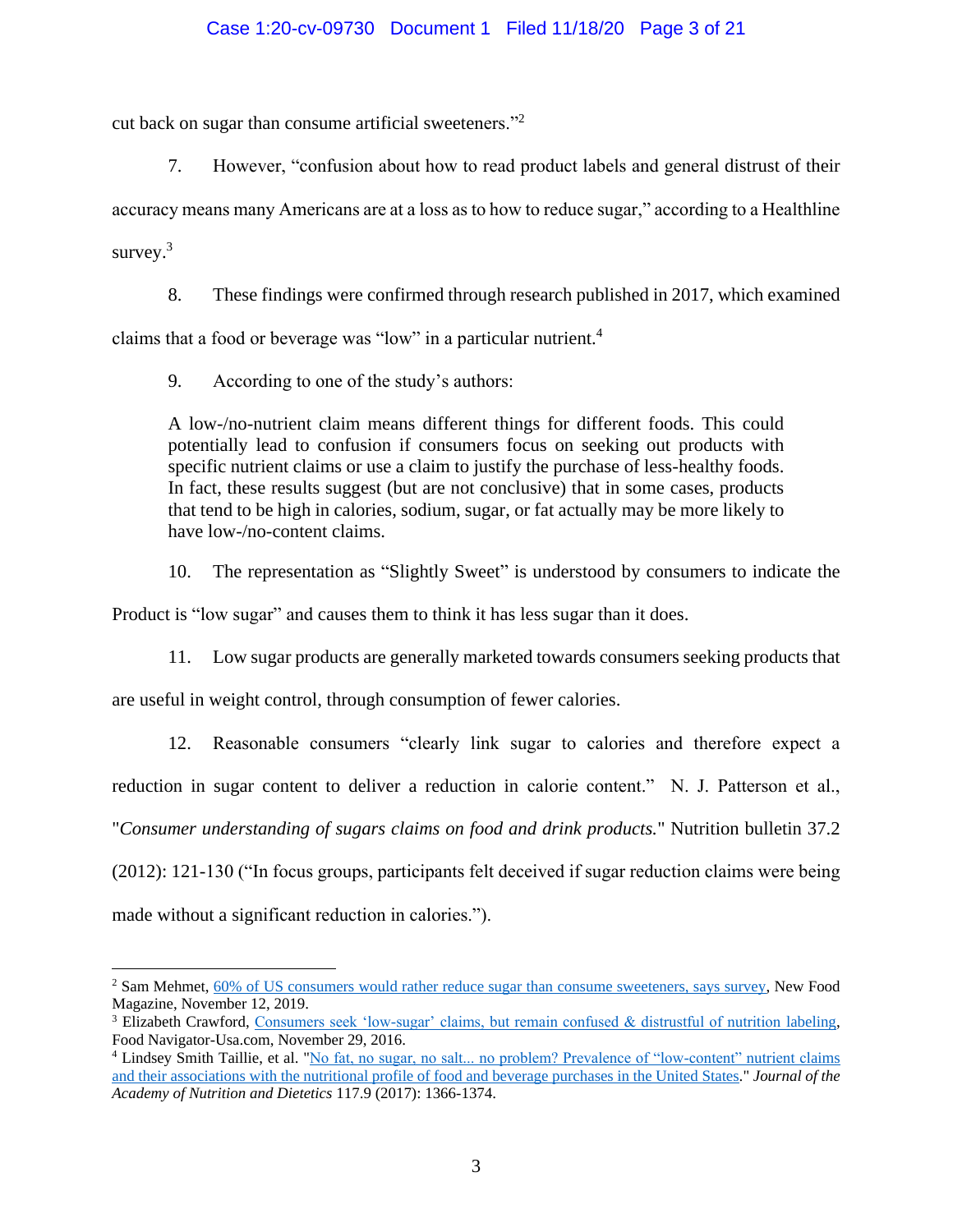### Case 1:20-cv-09730 Document 1 Filed 11/18/20 Page 4 of 21

13. As "maintaining a healthy body weight became more scientifically supported and accepted as public health and individual goals, it was no longer accurate that they be described in connection with "special dietary uses." 56 Fed. Reg. 229, 60421 at 60457 ("Consequently, the agency is proposing to place requirements for terms such as "low" and "reduced calorie," comparative claims, and sugar claims, originally provided for in § 105.66, in § 101.60").

14. In fact, 21 C.F.R. § 105.66 originally included "terms such as low calorie, 'reduced calorie,' and 'sugar free,' which were thought to be useful attributes of a food in the maintenance or reduction of body weight." 56 Fed. Reg. 229, 60421 at 60457, Food Labeling: Nutrient Content Claims, General Principles, Petitions, Definition of Terms (Nov. 7, 1991) (21 CFR Parts 5, 101, and 105); FDA, Guidance for Industry and FDA: Dear Manufacturer Letter Regarding Sugar Free Claims, Sept. 2007 ("FDA has historically taken the position that consumers may associate claims regarding the absence of sugar with weight control and with foods that are low calorie or that have been altered to reduce calories significantly.").

15. In 2014, the National Institutes of Health cautioned: "experts agree that Americans eat and drink way too much sugar, and it's contributing to the obesity epidemic. Much of the sugar we eat isn't found naturally in food but is added during processing or preparation."<sup>5</sup>

16. The NIH noted further: "[s]everal studies have found a direct link between excess sugar consumption and obesity and cardiovascular problems worldwide."<sup>6</sup>

17. There has long been a consensus among doctors and nutritionists that "[e]ating too much sugar contributes to numerous health problems, including weight gain, Type 2 diabetes, dental caries, metabolic syndrome and heart disease, and even indirectly to cancer because of

6 *Id.*

<sup>5</sup> NIH[, Sweet Stuff: How Sugars and Sweeteners Affect Your Health,](https://newsinhealth.nih.gov/2014/10/sweet-stuff) October 2014.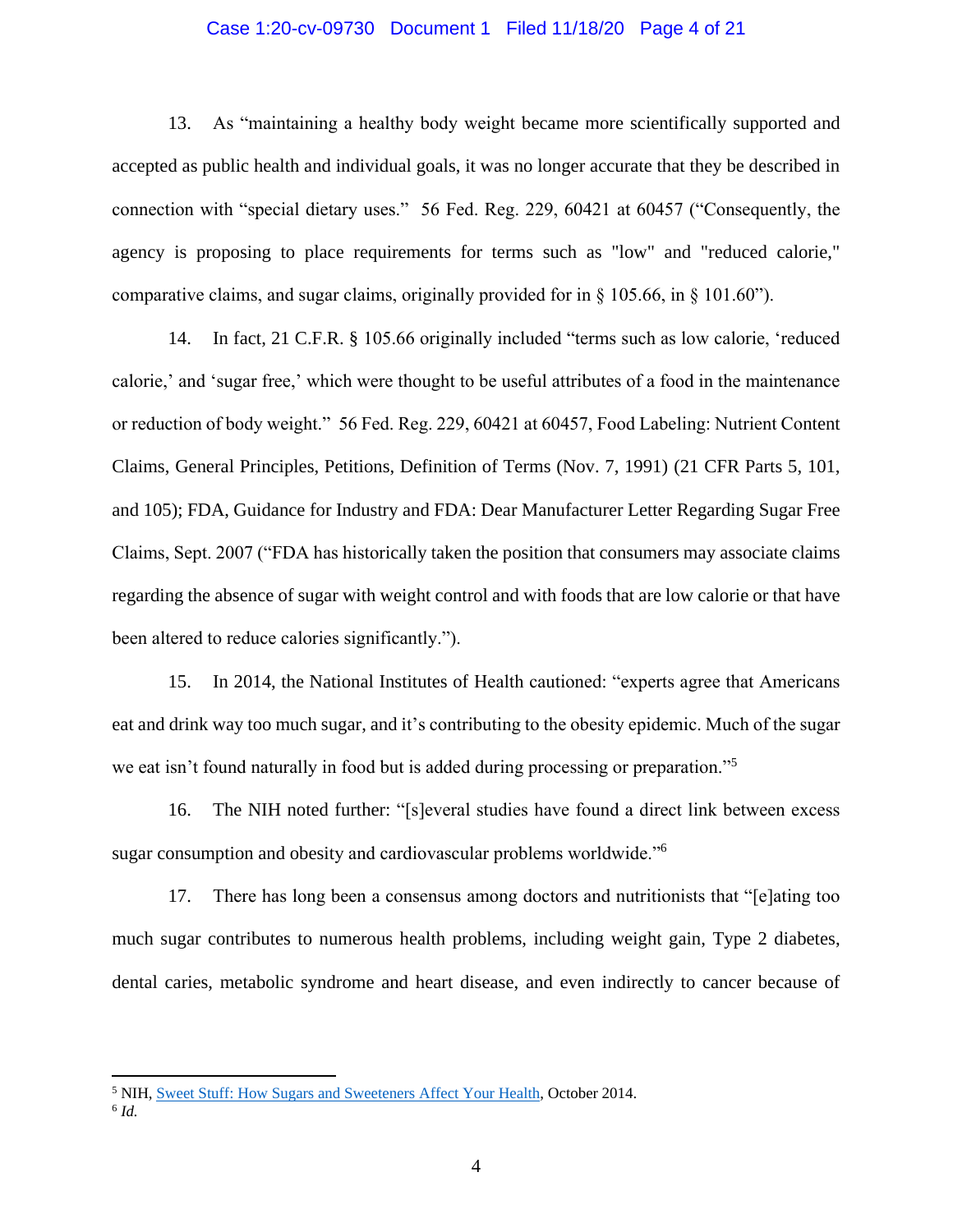### Case 1:20-cv-09730 Document 1 Filed 11/18/20 Page 5 of 21

certain cancers' relationship to obesity."<sup>7</sup>

18. In addition, "there is emerging research that suggests high-sugar diets may increase the risk of developing [dementia]."<sup>8</sup>

19. At least in part due to growing consumer awareness of health problems caused by excessive sugar consumption, in recent years consumers have shown a distinct preference for products with little or no added sugar.

20. In August 2016, an article in "Prepared Foods" magazine noted that "[o]ngoing concerns about obesity and sugar intake have driven interest in reduced sugar and diet drinks in recent years."<sup>9</sup>

21. As another observer of the food industry explained in May, 2017: "[h]ealth concerns and better educated consumers are propelling the demand for sugar reduction across food and beverage categories. . . Sugar reduction will be one of the top marketing claims prominently featured on products in the coming year.  $\cdot$  .  $\cdot$  ."<sup>10</sup>

22. Similarly, an article in the February 28, 2018, edition of "Food Business News" reported that "[s]peakers addressing consumer trends at the International Sweetener Colloquium in Orlando on February 13 said sugar avoidance was a macro trend 'that is here to stay and will only increase."<sup>11</sup>

23. The same article noted that "I.R.I. [Information Resources, Inc.] surveys show that 58% of consumers across generations are avoiding sugar. . . [and of] those avoiding sugar, 85%

<sup>&</sup>lt;sup>7</sup> Marlene Cimons[, Eating too much sugar can hurt your health, and for some it's actually addictive,](https://www.washingtonpost.com/national/health-science/eating-too-much-sugar-can-hurt-your-health-and-for-some-its-actually-addictive/2017/12/15/3853d3e8-de8b-11e7-bbd0-9dfb2e37492a_story.html) Washington Post December 16, 2017.

<sup>8</sup> Kieron Rooney, [Yes, too much sugar is bad for our health –](http://theconversation.com/yes-too-much-sugar-is-bad-for-our-health-heres-what-the-science-says-92030) here's what the science says, The Conversation, March 8, 2018.

<sup>9</sup> PreparedFoods.com, [Trends in Sugar Reduction and Natural Sweeteners,](https://www.preparedfoods.com/articles/118643-trends-in-sugar-reduction-and-natural-sweeteners) August 24, 2016.

<sup>10</sup> Laura Dembitzer[, Less is More: Sugar Reduction, Less Sodium & Low-FODMAPS in Food, Beverage,](https://www.foodinsiderjournal.com/formulation-solutions/less-more-sugar-reduction-less-sodium-low-fodmaps-food-beverage) Food Insider Journal, May 09, 2017.

<sup>&</sup>lt;sup>11</sup> Ron Sterk, [Avoidance of sugar remains macro trend,](https://www.foodbusinessnews.net/articles/11380-avoidance-of-sugar-remains-macro-trend) Food Business News, February 28, 2018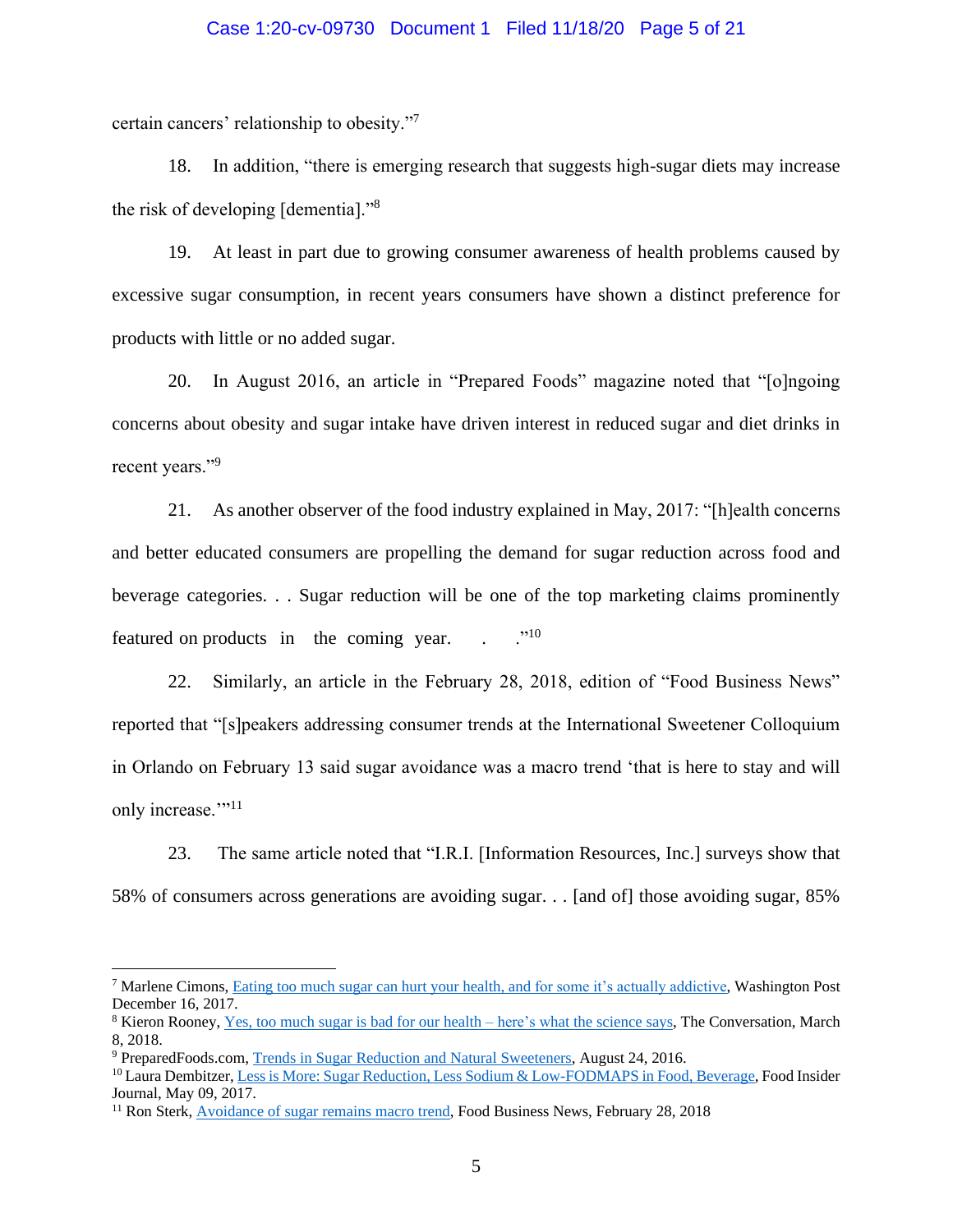#### Case 1:20-cv-09730 Document 1 Filed 11/18/20 Page 6 of 21

are doing so for health reasons and 58% for weight concerns."<sup>12</sup>

24. The Product's most prominent claim, "Slightly Sweet," is an unlawful nutrient content claim that makes an "absolute" or "low" claim about the amount of sugar it contains.

25. Nutrient content claims were established by the FDA as a requirement of Sec. 3(b)(1)(A)(iii) of the Nutrition Labeling and Education Act of 1990 ("NLEA"). 13

26. 21 C.F.R. § 101.13 ("general principles") provides a framework for types of nutrient content claims that are allowed. 21 C.F.R. §§ 101.54-101.69 ("Subpart D—Specific Requirements for Nutrient Content Claims").

27. The terms or descriptors used, along with the relevant language, may seem highly technical, but were the outcome of dozens of consumer meetings held by the FDA across the country.

28. The comments of consumers at such meetings generally expressed confusion as to the many descriptors used on food labels which did not match the actual nutrient content of such foods.

29. The FDA established nutrient content claims for sugar to prevent consumers being deceived by a product when the absence (or minimal amount) of sugars does not indicate "a product which is low in calories or significantly reduced in calories." 21 C.F.R.  $\S$  101.60(c)(1).

30. These regulations set the boundaries of when "[A] claim about the calorie or sugar content of a food may [only] be made on the label." 21 C.F.R. § 101.60(a).

31. Specifically, claims for the absence of ("no…"), and relative ("fewer calories," "less sugar") amounts, of calories and sugar, are authorized with restrictions, but a straight "low sugar" claim is not allowed. 21 C.F.R.  $\S$  101.60(c).

<sup>12</sup> *Id*.

<sup>13</sup> [Public Law 101-535, 104 Stat 2353;](https://www.govinfo.gov/content/pkg/STATUTE-104/pdf/STATUTE-104-Pg2353.pdf) 21 U.S.C. § 343(r)(2)(A).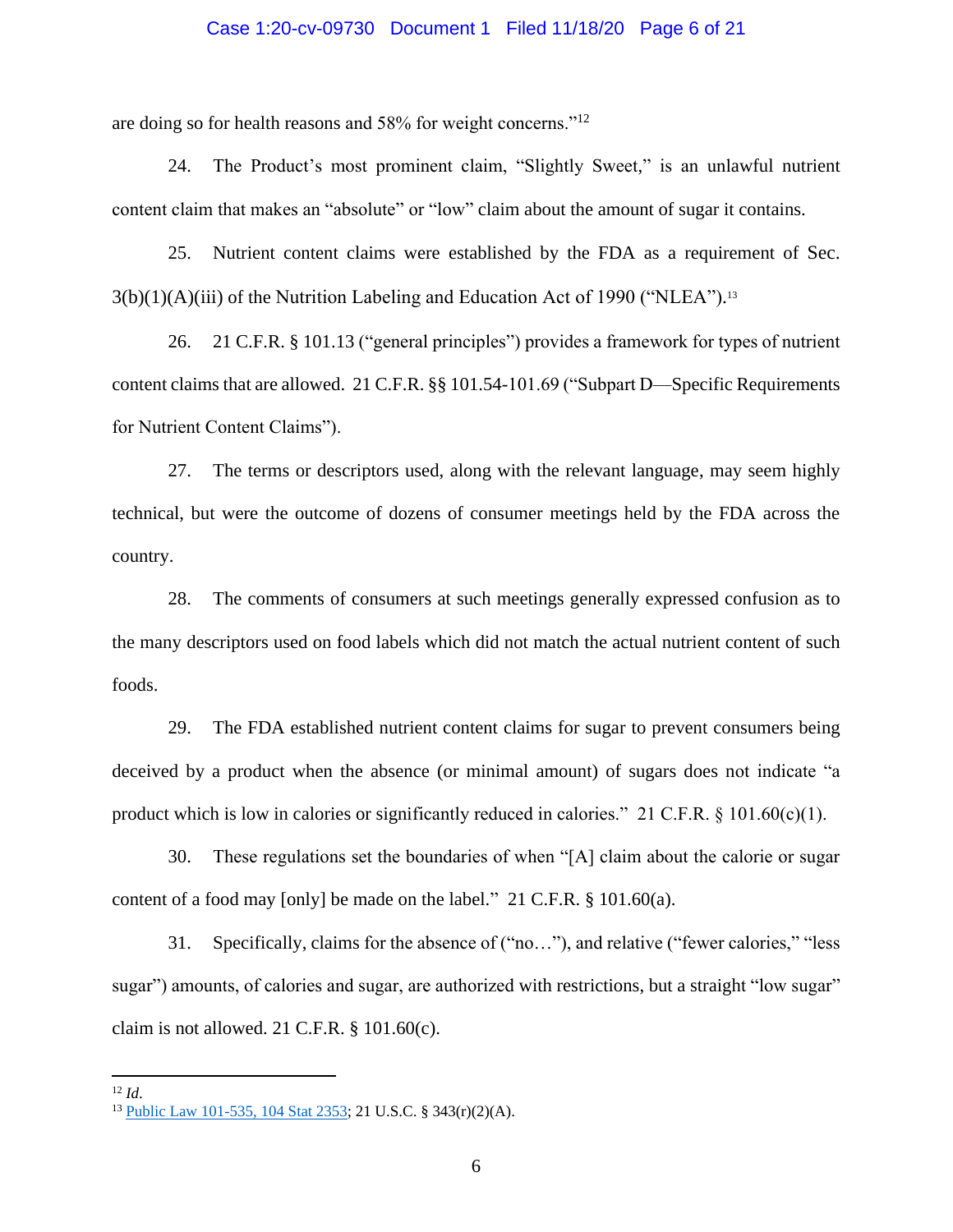# Case 1:20-cv-09730 Document 1 Filed 11/18/20 Page 7 of 21

32. Here, Defendant's Product contain more 0.5 grams of sugar, which means the

statement of "Slightly Sweet" violates 21 C.F.R. 101.60(c), which states:

Sugar content claims - (1) Use of terms such as…"trivial source of sugar," "negligible source of sugar," or "dietarily insignificant source of sugar."

Consumers may reasonably be expected to regard terms that represent that the food contains no sugars or sweeteners e.g., "sugar free," or "no sugar," as indicating a product which is low in calories or significantly reduced in calories. Consequently, except as provided in paragraph  $(c)(2)$  of this section, a food may not be labeled with such terms unless.... The food contains less than 0.5 g of sugars.

33. To the extent that Defendant claims "Slightly Sweet" is a low sugar claim, that too

is not allowed.

34. Because "low sugar" claims have never been authorized, they are prohibited. 58 Fed.

Reg. 2302, 2368 ("The agency stated that under the provisions of the statute, such implied claims

are prohibited until they are defined by FDA by regulation.").

35. The FDA has issued warning letters to companies making "low sugar" claims:

The labeling for your "Fruit of the Spirit" product, located on the website [url omitted] contains the nutrient content claim "Low sugar." While FDA has defined some nutrient content claims for sugar in 21 CFR 101.60(c), FDA has not defined "Low sugar"; therefore, the use of this claim misbrands your product under section  $403(r)(1)(A)$  of the Act. The claim "lower sugar" may be used...")

FDA Warning Letter to CK Management, Inc., May 19, 2015.

36. A January 9, 2020 letter to the Food and Drug Administration by consumer-advocacy

group Center for the Science in the Public Interest ("CSPI"), criticized products which made implied "low sugar" claims: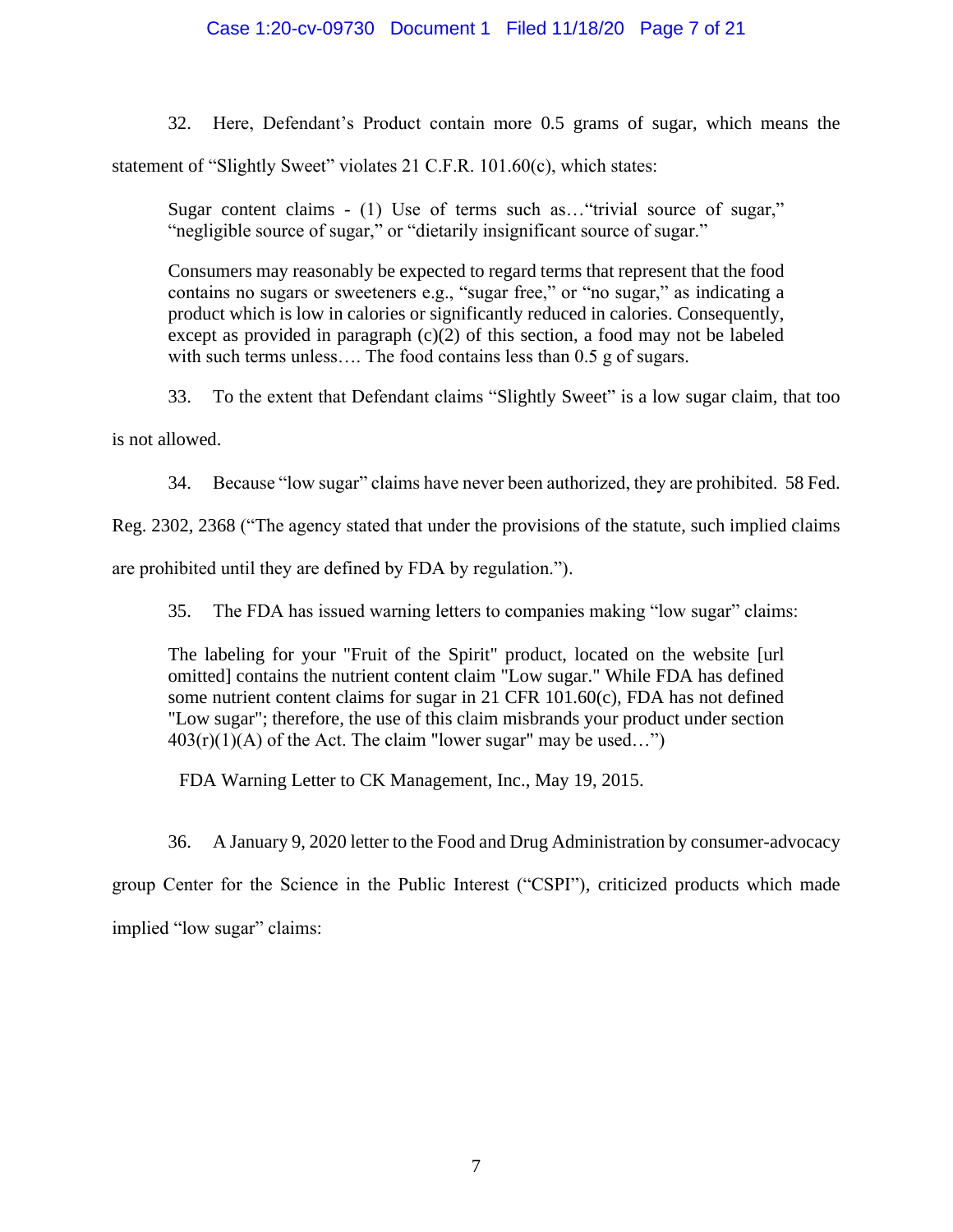# Case 1:20-cv-09730 Document 1 Filed 11/18/20 Page 8 of 21

The terms… "slightly"…. [implies] that a low (*i.e.* small) amount of sugars are present…The Merriam-Webster Dictionary defines the word "slight" to mean "small … in amount…" <sup>14</sup> These words [slightly] are all synonymous with the word "low,", which is defined as "small in number or amount." Therefore, the products bearing claims of... "slightly sweet" [bears] [an] unauthorized implied "low sugar" claim[s] and are misbranded under the FDCA.

37. Defendant's label is misleading to consumers because "Slightly Sweet" is a "low

sugar" claim even though above this more prominent claim is *part* of a "Relative Claim" – "A

Less Sweet Twist On Our Authentic Chai."



38. When the FDA developed nutrient content claims, it addressed claims of "high," "low" and "relative" amounts of nutrients.

39. Specifically, "light," "reduced" and "less," were designated as "relative claims" because they provide a basis for comparing the level of a nutrient in one food to its level in another food. 21 C.F.R. § 101.13(j) (also including "more").

40. The FDA noted that relative claims are distinct from "'absolute' nutrient content claims using, for example, 'low' or 'high.'"

41. Relative claims are required to have certain additional information, including "the identity of the reference food and the percentage (or fraction) of the amount of the nutrient in the reference food by which the nutrient in the labeled food differs (e.g., "50 percent less fat than

<sup>14</sup> CSPI Letter, fn 19, Merriam-Webster Dictionary. https://www.merriam-webster.com/dictionary/slight. Accessed July 26, 2019.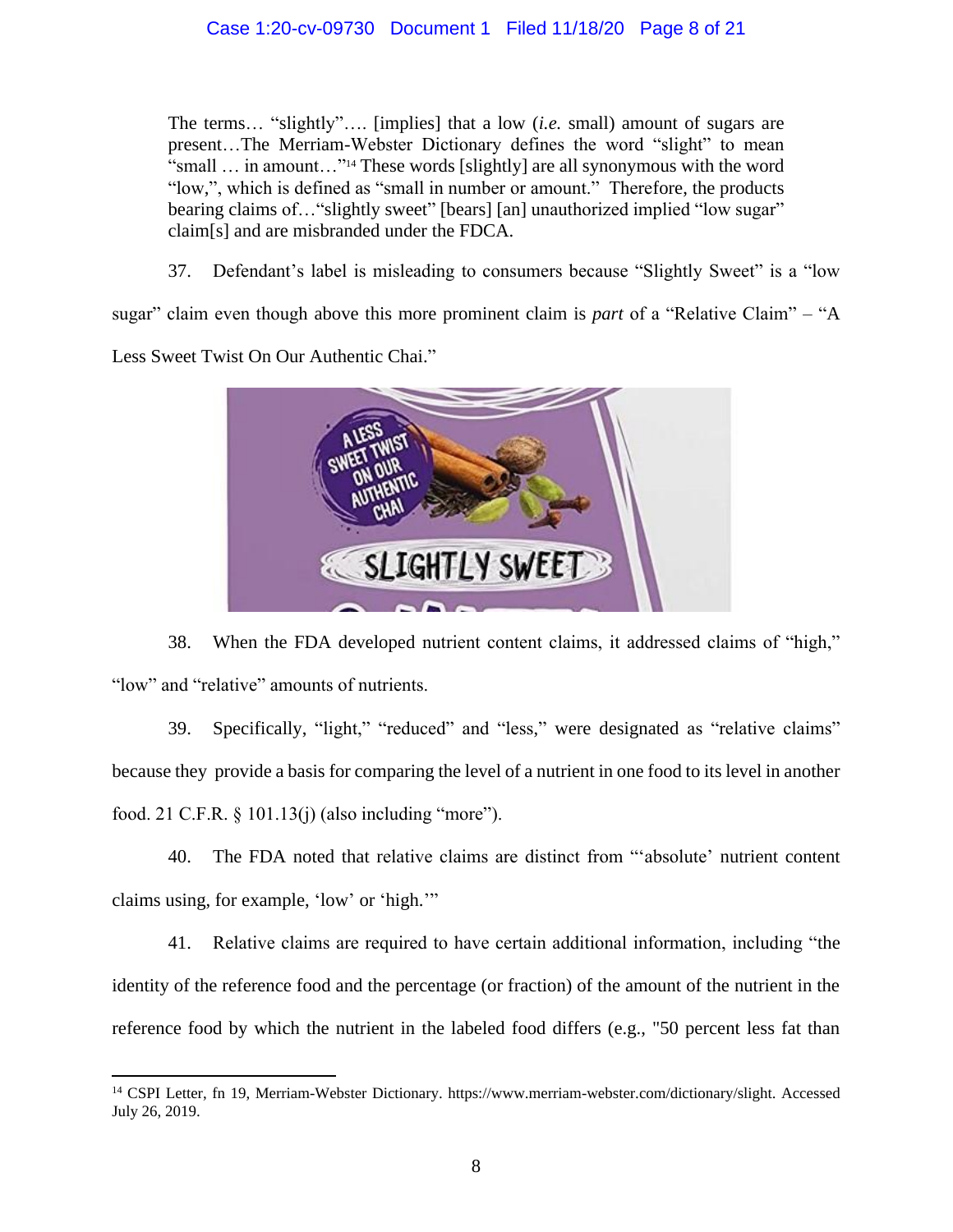#### Case 1:20-cv-09730 Document 1 Filed 11/18/20 Page 9 of 21

(reference food)" or "1/3 fewer calories than (reference food)')." 21 C.F.R.  $\S$  101.13(j)(2)(i).

42. This information is required to be presented "immediately adjacent to the most prominent claim," which is "Slightly Sweet." 21 C.F.R. § 101.13(j)(2)(ii).

43. Relative claims for sugar include "reduced sugar," "reduced in sugar," "sugar reduced," "less sugar," "lower sugar" or "lower in sugar." 21 C.F.R.  $\S$  101.60(c)(5).

44. Defendant's label presents consumers with an "absolute" claim that the Product is "low sugar" – "Slightly Sweet" – followed by an inadequate attempt at a relative claim – "A Less Sweet Twist…"

45. Defendant's front label does not indicate "the percent (or fraction) that the sugar differs between the two foods" "in immediate proximity to the most prominent such claim." 21 C.F.R. § 101.60(c)(5)(ii)(A).<sup>15</sup>

46. Nevertheless, the most prominent claim on the Product is *not* a relative claim like those permitted by the regulations for this type of claim, i.e., "Reduced Sugar" or "Less Sugar."

47. Instead, Defendant's most prominent claim is an "absolute" "low sugar" claim – "Slightly Sweet."

48. Using an absolute "low sugar" claim – "Slightly Sweet" along with *part* of a clarifying required statement for a "relative claim" ("Less Sweet") – defeats the purpose of the regulations for nutrient content claims – to provide consumers with accurate, non-conflicting and truthful information about the properties of a food or beverage.

49. The Product's most prominent claim is not "Reduced Sugar" or "Less Sugar" even though Defendant could easily have used these terms.

50. The term "Slightly Sweet" however tells consumers that the absolute amount of

<sup>&</sup>lt;sup>15</sup> The example for this type of disclosure is " $(e.g., 'these corn flakes contain 25 percent less sugar than our sugar$ coated corn flakes')."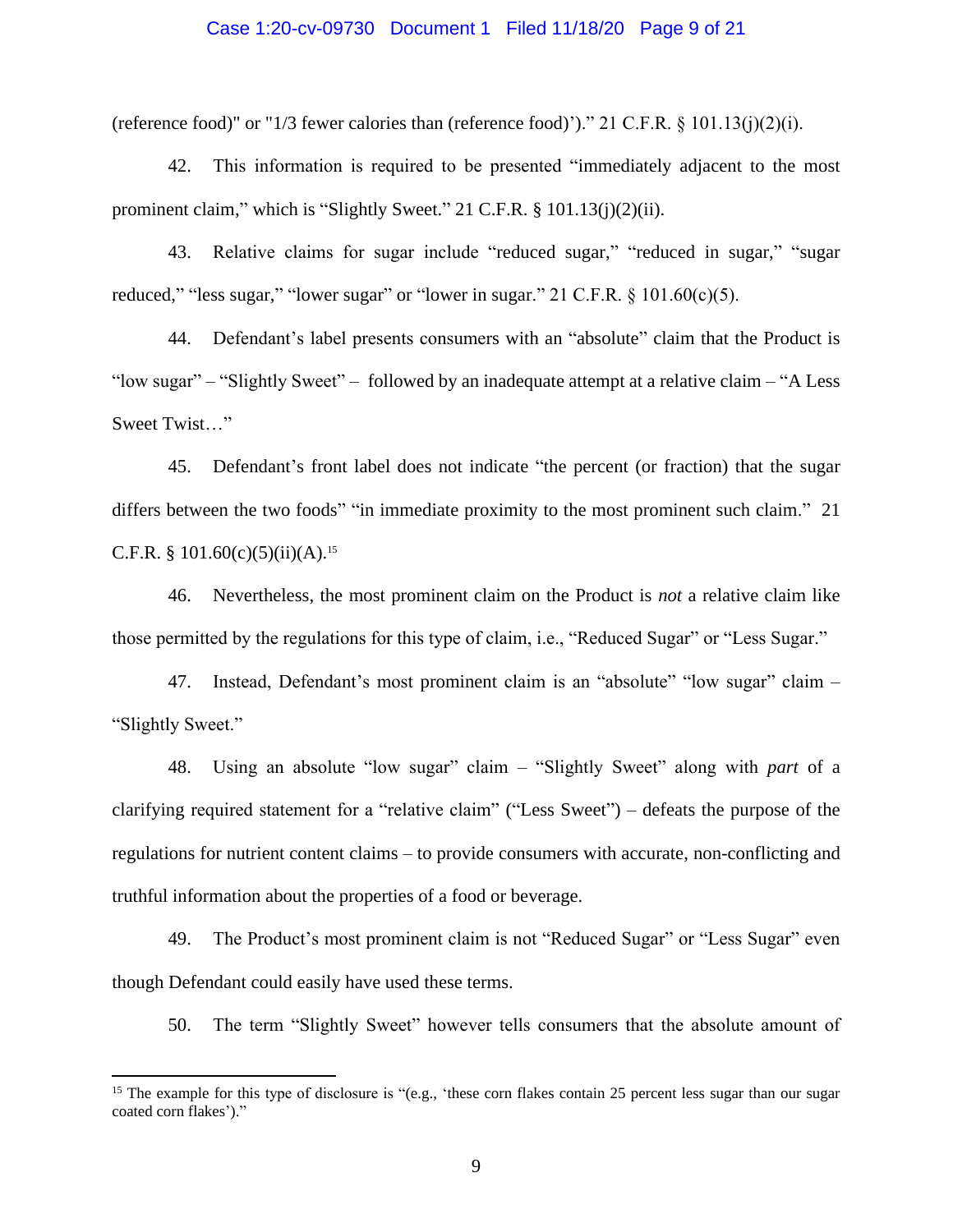## Case 1:20-cv-09730 Document 1 Filed 11/18/20 Page 10 of 21

sugars in the Product will be "low," even though the Product is not low in sugar or added sugars, and depending on the beverage chosen for mixing, may be high in sugar.

51. No requirement exists to compel the Product to represent or allude to itssugar content on the front label, as opposed to the requirement it be present in the nutrition facts, so it can be viewed in context alongside the total calories and carbohydrates.

52. When consumers observe the Product's front-label representation as "Slightly Sweet," they reasonably believe the Product is lower in calories, sugar and added sugar than it is.

53. Far from being "Slightly Sweet" and low in sugar, sugar is the second most predominant ingredient in the Product by weight – "Organic Dried Cane Sugar Syrup."

# INGREDIENTS: WATER, ORGANIC DRIED CANE SUGAR SYRUP, ORGANIC BLACK TEA, \*ORGANIC SPICES, \*ORGANIC VANILLA, ORGANIC HONEY, CITRIC ACID, NATURAL FLAVORS.

54. The Product's Nutrition Facts reveals eleven (11) grams of added sugar, which is 22% of the Daily Value.

| <b>Nutrition Facts</b>                            |                     |
|---------------------------------------------------|---------------------|
| About 5 servings per container<br>Serving size    | % cup (180mL)       |
| Amount per serving                                | 45                  |
| Calories                                          |                     |
|                                                   | % Daily Value<br>0% |
| Total Fat 0g<br>Saturated Fat 0g                  | 0%                  |
| Trans Fat Og                                      | 0%                  |
| Cholesterol Omg                                   | 0%                  |
| Sodium Omg                                        | 4%                  |
| Total Carbohydrate 11g                            | 0%                  |
| Dietary Fiber 0g                                  |                     |
| Total Sugars 11g<br>Includes 11g Added Sugars 22% |                     |
|                                                   |                     |
| Protein Og                                        | 0%                  |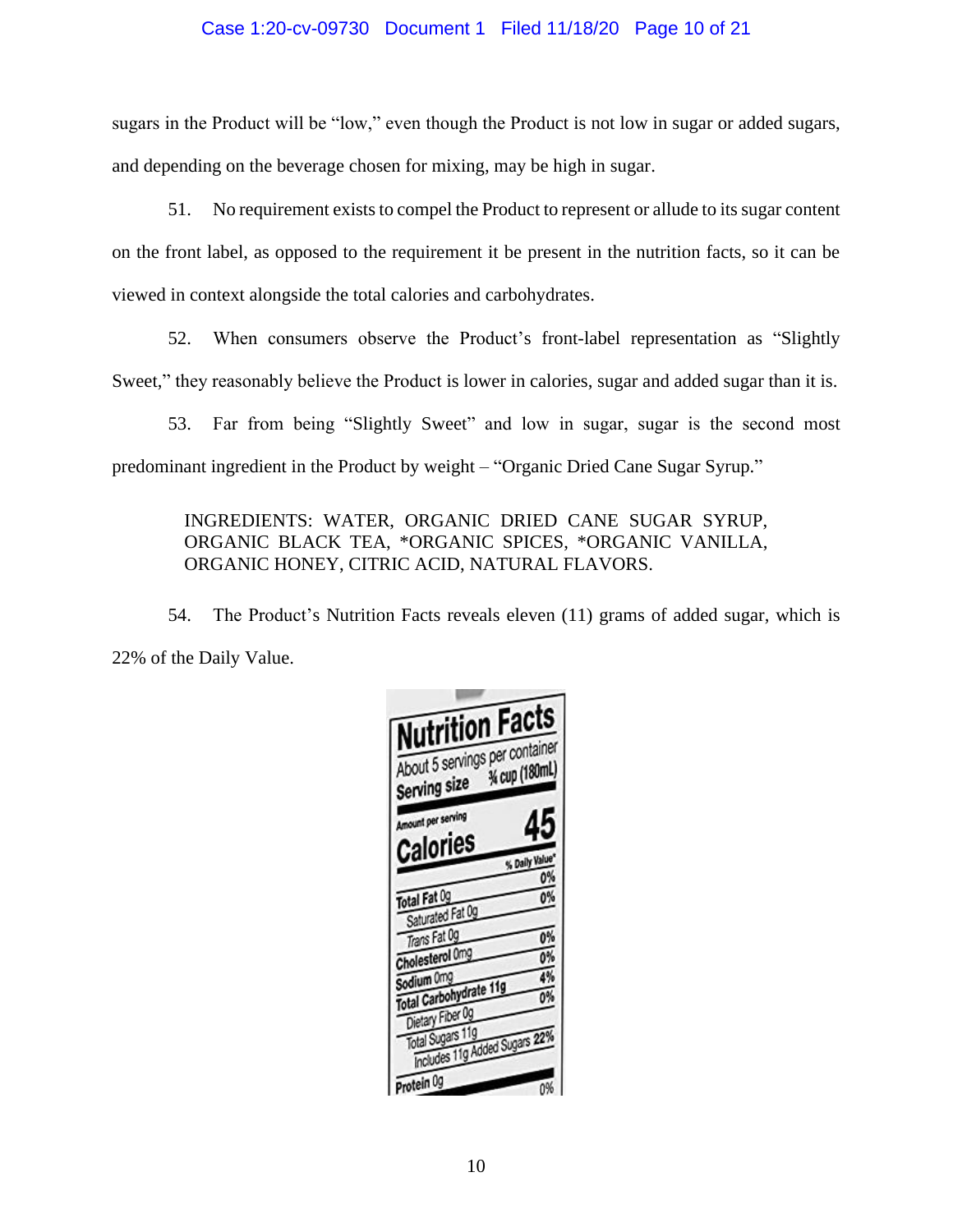# Case 1:20-cv-09730 Document 1 Filed 11/18/20 Page 11 of 21

55. The serving size is three-quarters (3/4) of a cup, or 180 mL (6 oz).

56. The Product's instructions state to combine "Equal Parts Oregon Chai Concentrate with Equal Parts Milk or a Dairy Substitute."



57. Based on the packaging directions, the Product is intended to be consumed with an equal amount of milk or milk-alternative, making the total consumed serving size 12 oz (360 mL).

58. The Product is classified as a milk-based beverage, because the directions recommend adding milk to make the beverage for consumption, which makes the RACC 240 mL  $(8 \text{ oz})$ .<sup>16</sup>

<sup>&</sup>lt;sup>16</sup> Reference Amounts Customarily Consumed: List of Products for Each Product Category: Guidance for Industry, FDA, February 2018, p. 17, Category, "Milk, milk-substitute beverages, milk-based drinks, e.g., instant breakfast, meal replacement, cocoa, soy beverage."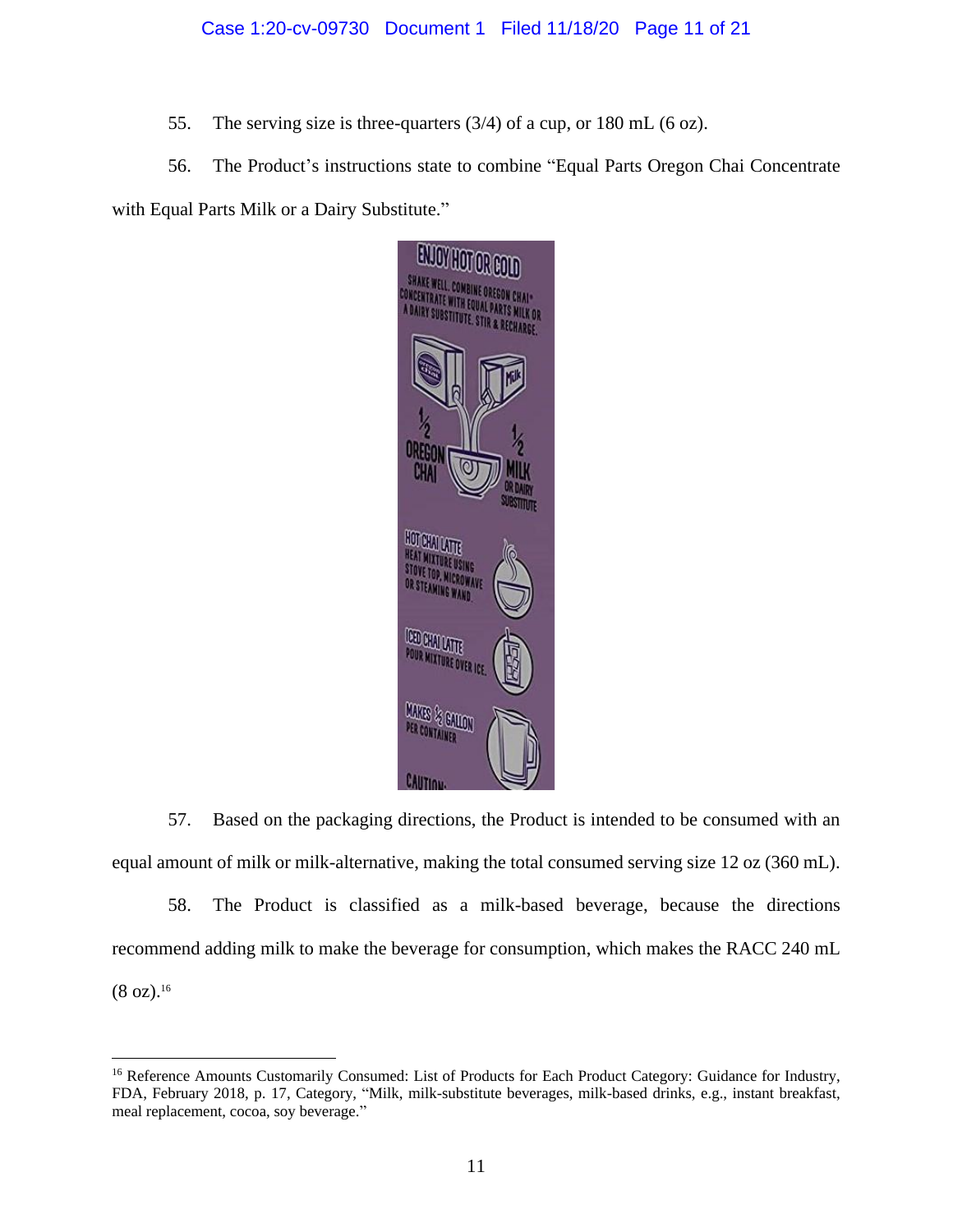### Case 1:20-cv-09730 Document 1 Filed 11/18/20 Page 12 of 21

59. The addition of any kind of milk or milk alternative will generally add to the total sugars in the final consumable beverage.

60. For example, an equal amount of milk (180 mL) would contribute an extra 9 grams of sugar.

61. The combination of the chai concentrate and milk would be 12 oz with 20 grams of sugar.

62. 11 of the 20 grams of sugar are "added sugar," since milk has naturally occurring sugar.

63. This means that (only considering the chai part of the beverage) the Product contains 7.3 grams of sugar per the RACC of 8 oz.

64. The combination of the chai concentrate and a milk alternative, like almondmilk would be 12 oz with 20 grams of sugar.

65. In this scenario, 20 of the 20 grams of sugar are "added sugar," since almondmilk typically has 9 grams of added sugar.

66. Based on 20 grams of sugar in a serving size of 12 oz, the Product would contain 13.3 grams of sugar per the RACC of 8 oz.

67. Though the FDA has not issued regulations defining "low sugar" or "low added sugar," they have set criteria for "low xxx" and "high xxx" claims for other nutrients such as fat, saturated fat, cholesterol, and sodium.

68. "Low" claims are those where the amount of the nutrient is between five (5) and seven (7) percent of the daily value ("DV") per Reference Amount Customarily Consumed ("RACC").

69. "High" claims are those where the amount of the nutrient is at least twenty (20)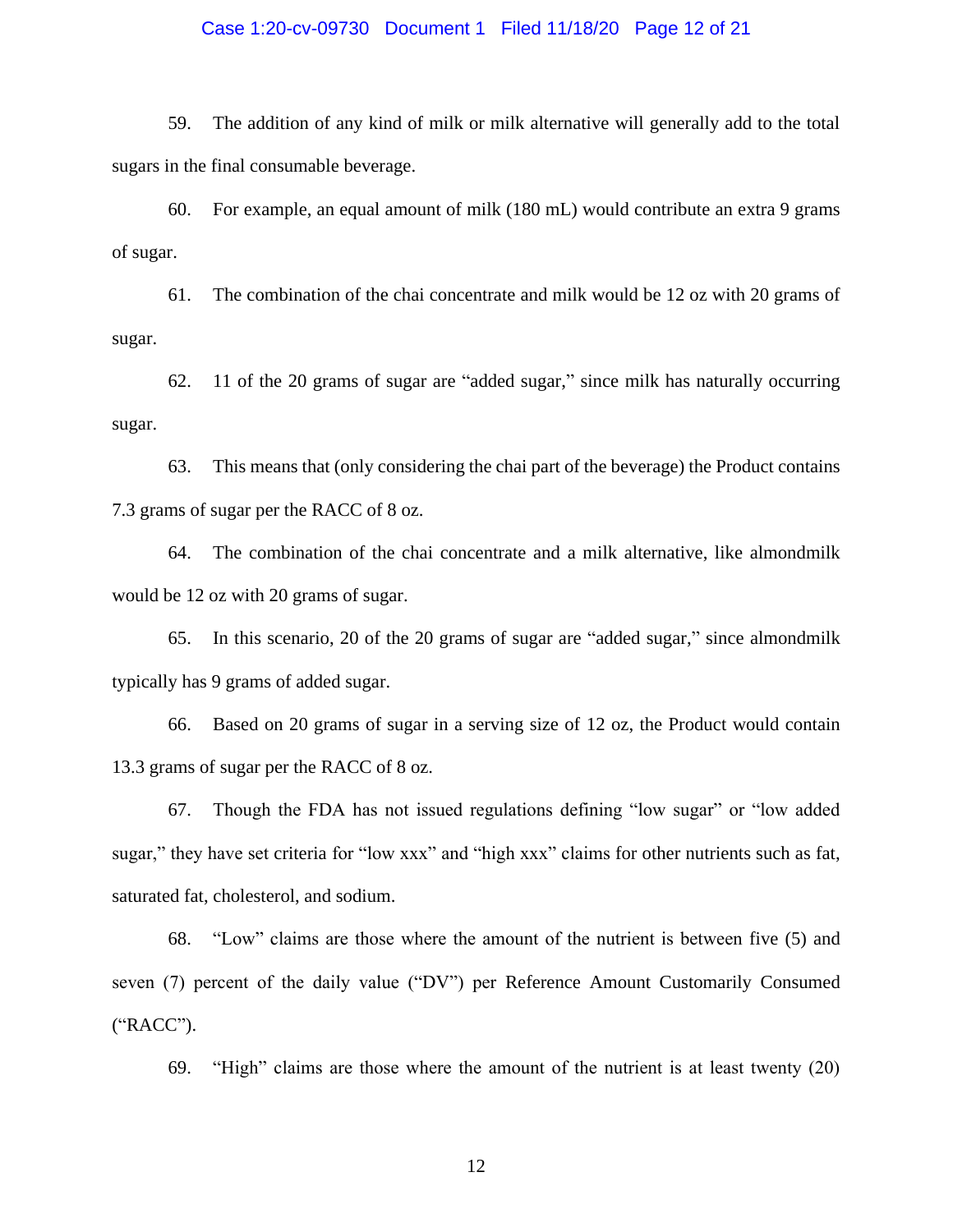### Case 1:20-cv-09730 Document 1 Filed 11/18/20 Page 13 of 21

percent of the DV per RACC.<sup>17</sup>

70. In the first scenario of added milk to the chai concentrate, if a comparable standard for DV of sugars was set, the Product would contain fifteen (15) percent of the DV for added sugars per RACC.

71. In the second scenario of added almondmilk (or any milk alternative with added sugar) to the chai concentrate, if a comparable standard for DV of sugars was set, the Product would contain twenty-seven (27) percent of the DV for added sugars per RACC.

72. In either scenario, the Product would not qualify as "low" in added sugars, and in the second scenario, would be "high" in added sugars according to FDA's standard definition for "high in" claims.

73. Since the Product – as preparations instructions indicate – contains either 15 percent or 27 percent of the daily value for added sugars, despite its most prominent claim touting it as being "low sugar," it poses "a specific a specific risk of harm to consumers seeking to lower their sugar consumption, including those with diet-related diseases, such as Type 2 diabetes."<sup>18</sup>

74. In purchasing and consuming the Product, consumers are misled to believe they are consuming a beverage which is low in added sugars when the Product is not low in added sugars and may even be high in added sugars.

75. Defendant's branding and packaging of the Product is designed to – and does – deceive, mislead, and defraud plaintiffs and consumers.

76. Defendant sold more of the Product and at higher prices than it would have in the absence of this misconduct, resulting in additional profits at the expense of consumers like plaintiffs.

<sup>17</sup> 21 C.F.R. § 101.54.

<sup>&</sup>lt;sup>18</sup> CSPI letter, p.6.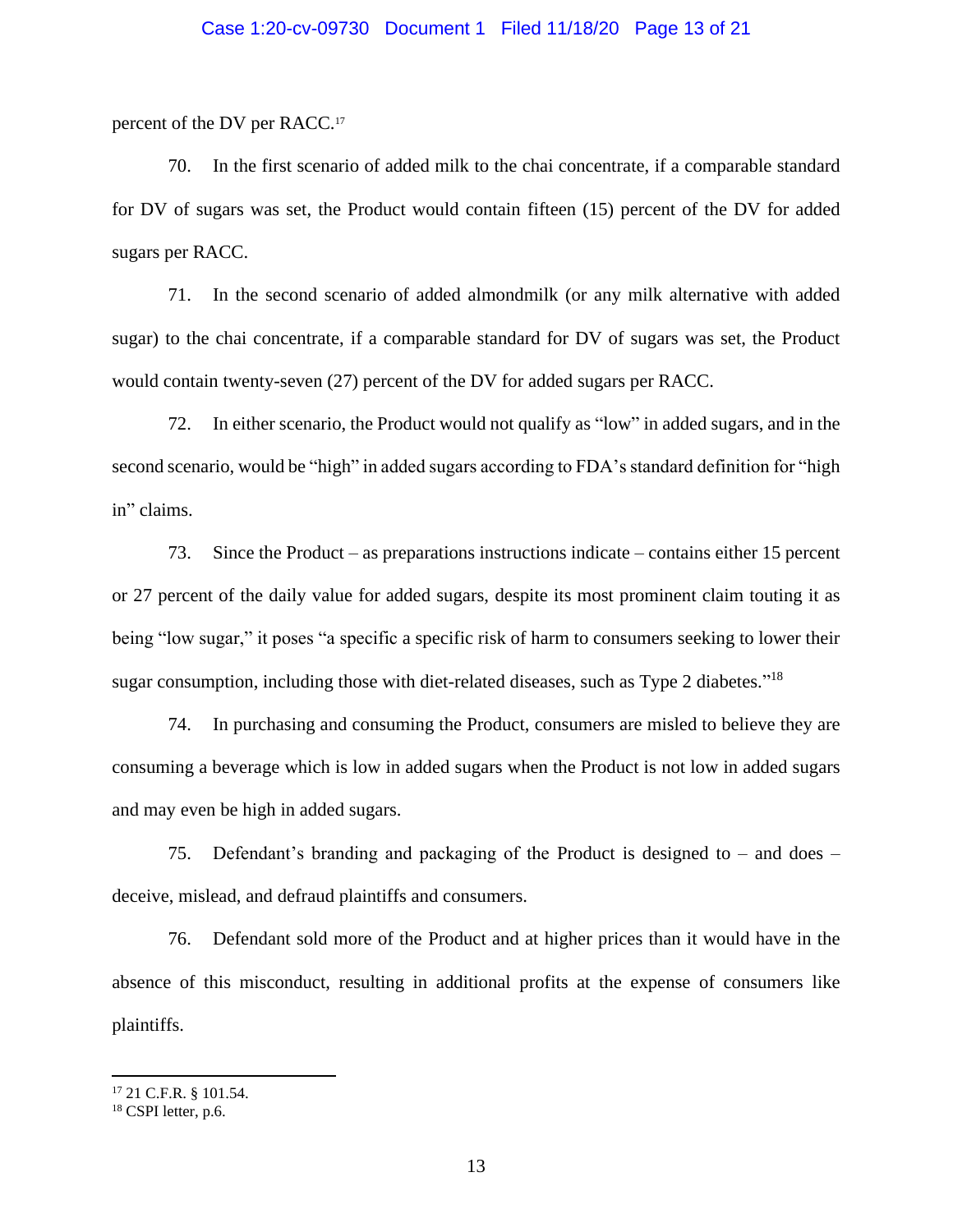### Case 1:20-cv-09730 Document 1 Filed 11/18/20 Page 14 of 21

77. The value of the Product that plaintiff purchased and consumed was materially less than its value as represented by defendant.

78. Had plaintiff and class members known the truth, they would not have bought the Product or would have paid less for them.

79. As a result of the false and misleading labeling, the Product is an sold at a premium price, approximately no less than \$4.99 for 32 OZ, excluding tax, compared to other similar products represented in a non-misleading way, and higher than the price of the Product if represented in a non-misleading way.

### Jurisdiction and Venue

80. Jurisdiction is proper pursuant to Class Action Fairness Act of 2005 ("CAFA"). 28 U.S.C. § 1332(d)(2)

81. Under CAFA, district courts have "original federal jurisdiction over class actions involving (1) an aggregate amount in controversy of at least \$5,000,000; and (2) minimal diversity[.]" *Gold v. New York Life Ins. Co.*, 730 F.3d 137, 141 (2d Cir. 2013).

82. Plaintiff Jaclynn Brown is a citizen of New York.

83. Defendant is a Delaware corporation with a principal place of business in Beloit, Wisconsin and is a citizen of Delaware and Wisconsin.

84. Minimal diversity exists because plaintiff and defendant are citizens of different states.

85. Upon information and belief, sales of the Product in New York and throughout the 49 other states exceeds \$5 million per year, exclusive of interest and costs and damages exceed this amount.

86. Venue is proper in this judicial district because a substantial part of the events or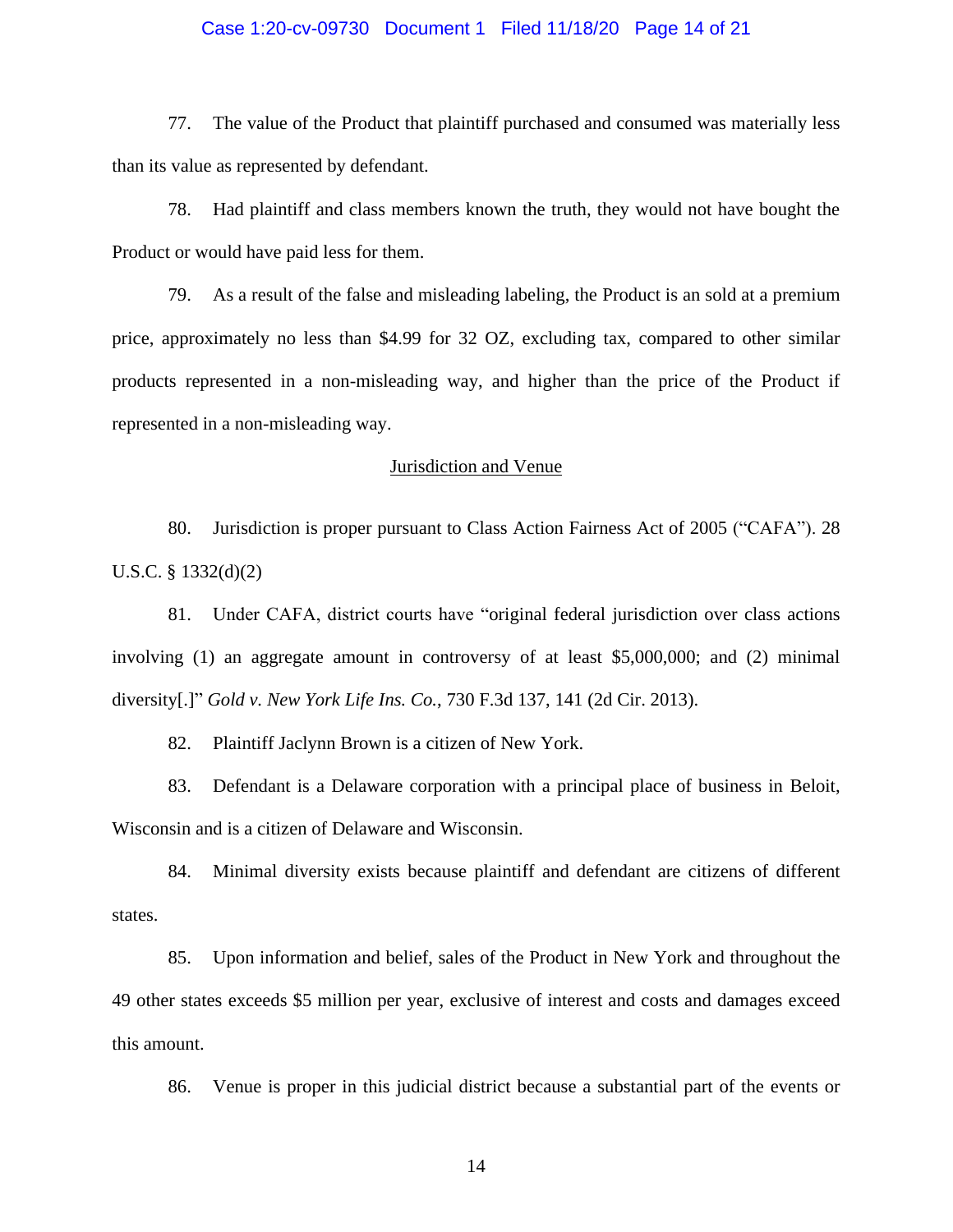#### Case 1:20-cv-09730 Document 1 Filed 11/18/20 Page 15 of 21

omissions giving rise to the claim occurred in this District, *viz*, the decision of plaintiff to purchase the Product and the misleading representations and/or their recognition as such.

87. This court has personal jurisdiction over defendant because it conducts and transacts business, contracts to supply and supplies goods within New York.

### Parties

88. Plaintiff Jaclynn Brown is a citizen of New York, New York County, New York.

89. Defendant Kerry Inc. is a Delaware corporation with a principal place of business in Beloit, Wisconsin.

90. Defendant is one of the largest food companies in the world and wholly owns and controls Oregon Chai.

91. During the relevant statutes of limitations for all claims alleged, plaintiff purchased the Product within her district and/or State for personal and household use and/or consumption in reliance on the representations of the Product referenced herein.

92. Plaintiff Jaclynn Brown purchased the Product on one or more occasions during the relevant period, and did so between November 2019 and May 2020, among other possible times, at stores including but not necessarily limited to, Target, 112 West 34th Street New York NY 10120.

93. Plaintiff bought the Product because she wanted to consume a product that had a low amount of sugar and added sugar, so she relied on the "Slightly Sweet" claim.

94. Because Plaintiff reasonably understood the Product to be represented as one that was "low sugar," Defendant's partial "relative claim" about the Product having "less sugar" than another, unspecified version of the Product had no significance.

95. Plaintiff bought the Product at or exceeding the above-referenced prices because she liked the product for its intended use and consumption and expected it would be low in sugar,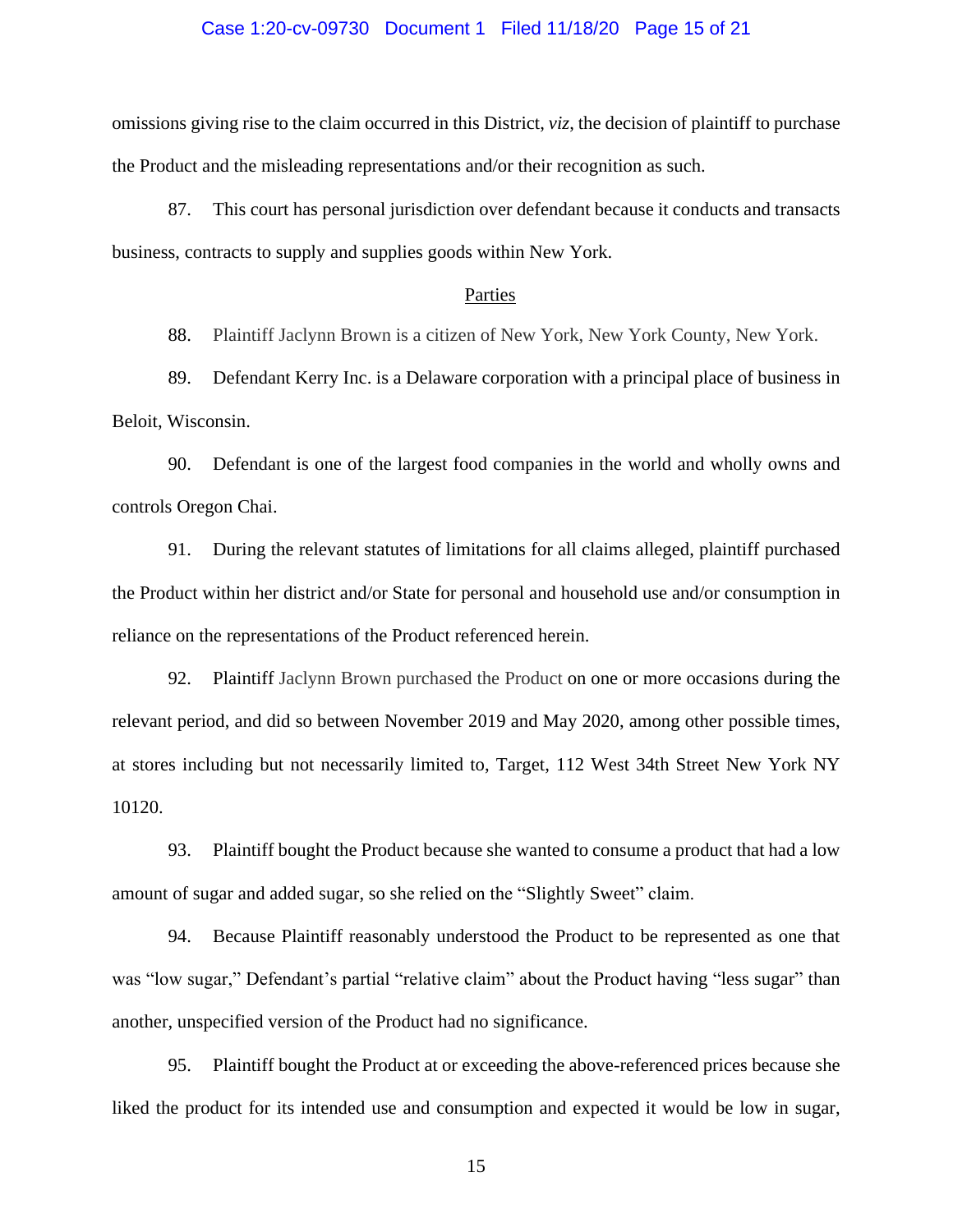### Case 1:20-cv-09730 Document 1 Filed 11/18/20 Page 16 of 21

because that is how she understood "slightly sweet."

96. Plaintiff was deceived by and relied upon the Product's deceptive labeling.

97. Plaintiff would not have purchased the Product in the absence of Defendant's misrepresentations and omissions.

98. The Product was worth less than what Plaintiff paid for it and she would not have paid as much absent Defendant's false and misleading statements and omissions.

99. Plaintiff intends to, seek to, and will purchase the Product again when she can do so with the assurance that Product's labels are consistent with the Product's components.

#### Class Allegations

100. The class will consist of all purchasers of the Product who reside in New York and all other states other than California during the applicable statutes of limitations.

101. Plaintiff will seek class-wide injunctive relief based on Rule 23(b) in addition to monetary relief class.

102. Common questions of law or fact predominate and include whether defendant's representations were and are misleading and if plaintiff and class members are entitled to damages.

103. Plaintiff's claims and basis for relief are typical to other members because all were subjected to the same unfair and deceptive representations and actions.

104. Plaintiff is an adequate representatives because her interests do not conflict with other members.

105. No individual inquiry is necessary since the focus is only on defendant's practices and the class is definable and ascertainable.

106. Individual actions would risk inconsistent results, be repetitive and are impractical to justify, as the claims are modest relative to the scope of the harm.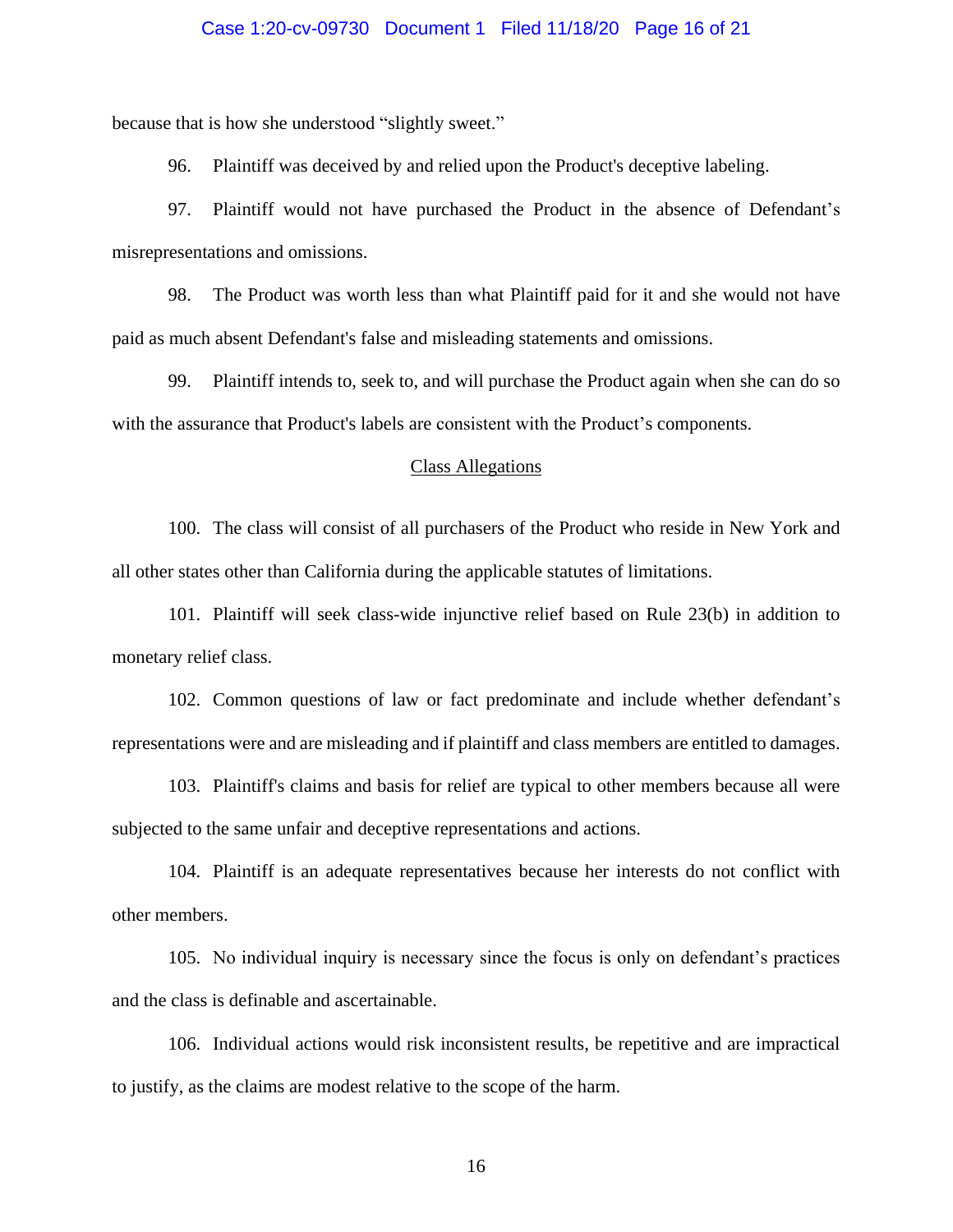### Case 1:20-cv-09730 Document 1 Filed 11/18/20 Page 17 of 21

107. Plaintiff's counsel is competent and experienced in complex class action litigation and intends to protect class members' interests adequately and fairly.

108. Plaintiff seeks class-wide injunctive relief because the practices continue.

### New York General Business Law ("GBL"), §§ 349 & 350 (Consumer Protection Statutes)

109. Plaintiff incorporates by reference all preceding paragraphs.

110. Plaintiff and class members desired to purchase and consume products which were as described and marketed by defendant and expected by reasonable consumers, given the product type.

111. Defendant's acts and omissions are not unique to the parties and have a broader impact on the public.

112. Defendant misrepresented the substantive, quality, compositional and/or environmental attributes of the Product by giving consumers the impression they were low in sugar when they were not.

113. Plaintiff relied on the statements, omissions and representations of defendant, and defendant knew or should have known the falsity of same.

114. Plaintiff and class members would not have purchased the Product or paid as much if the true facts had been known, suffering damages.

#### Negligent Misrepresentation

115. Plaintiff incorporates by reference all preceding paragraphs.

116. Defendant misrepresented the substantive, quality, compositional and/or environmental attributes of the Product.

117. Defendant had a duty to disclose and/or provide non-deceptive marketing of the Product and knew or should have known same were false or misleading.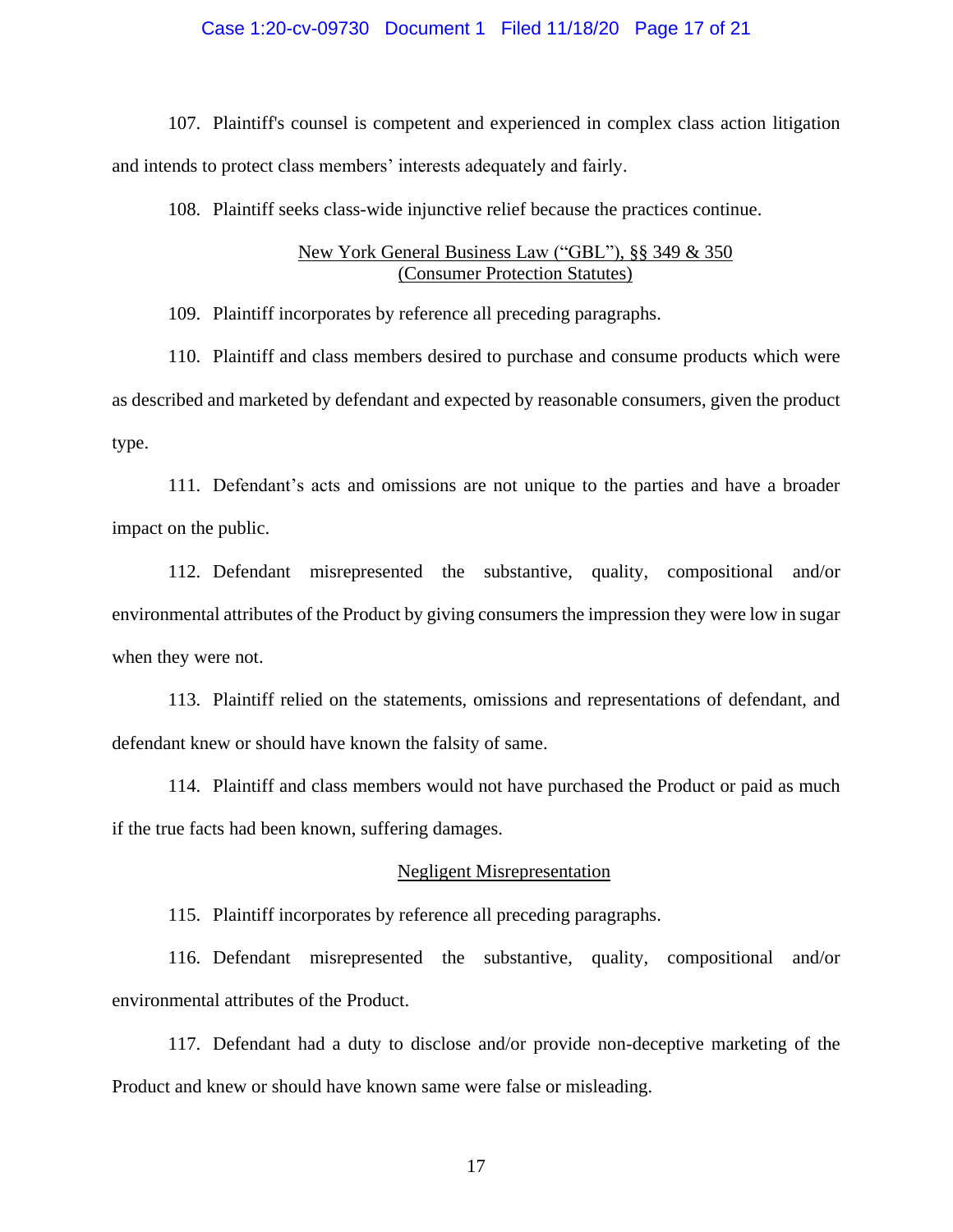#### Case 1:20-cv-09730 Document 1 Filed 11/18/20 Page 18 of 21

118. This duty is based on defendant's position as an entity which has held itself out as having special knowledge and experience in the production, service and/or sale of the product type.

119. The representations took advantage of consumers' cognitive shortcuts made at the point-of-sale and their trust in defendant, a well-known and respected brand or entity in this sector.

120. Plaintiff and class members reasonably and justifiably relied on these negligent misrepresentations and omissions, which served to induce and did induce, the purchase of the Product.

121. Plaintiff and class members would not have purchased the Product or paid as much if the true facts had been known, suffering damages.

# Breaches of Express Warranty, Implied Warranty of Merchantability and Magnuson Moss Warranty Act, 15 U.S.C. §§ 2301, *et seq*.

122. Plaintiff incorporates by reference all preceding paragraphs.

123. The Product was manufactured, labeled and sold by defendant or at its express directions and instructions, and warranted to plaintiff and class members that they possessed substantive, quality, compositional and/or environmental which they did not – low in added sugars and total sugars.

124. Defendant had a duty to disclose and/or provide non-deceptive descriptions and marketing of the Product.

125. This duty is based, in part, on defendant's position as one of the most recognized companies in the nation in this sector.

126. Plaintiff provided or will provide notice to defendant, its agents, representatives, retailers and their employees.

127. Defendant received notice and should have been aware of these misrepresentations due to numerous complaints by consumers to its main office over the past several years regarding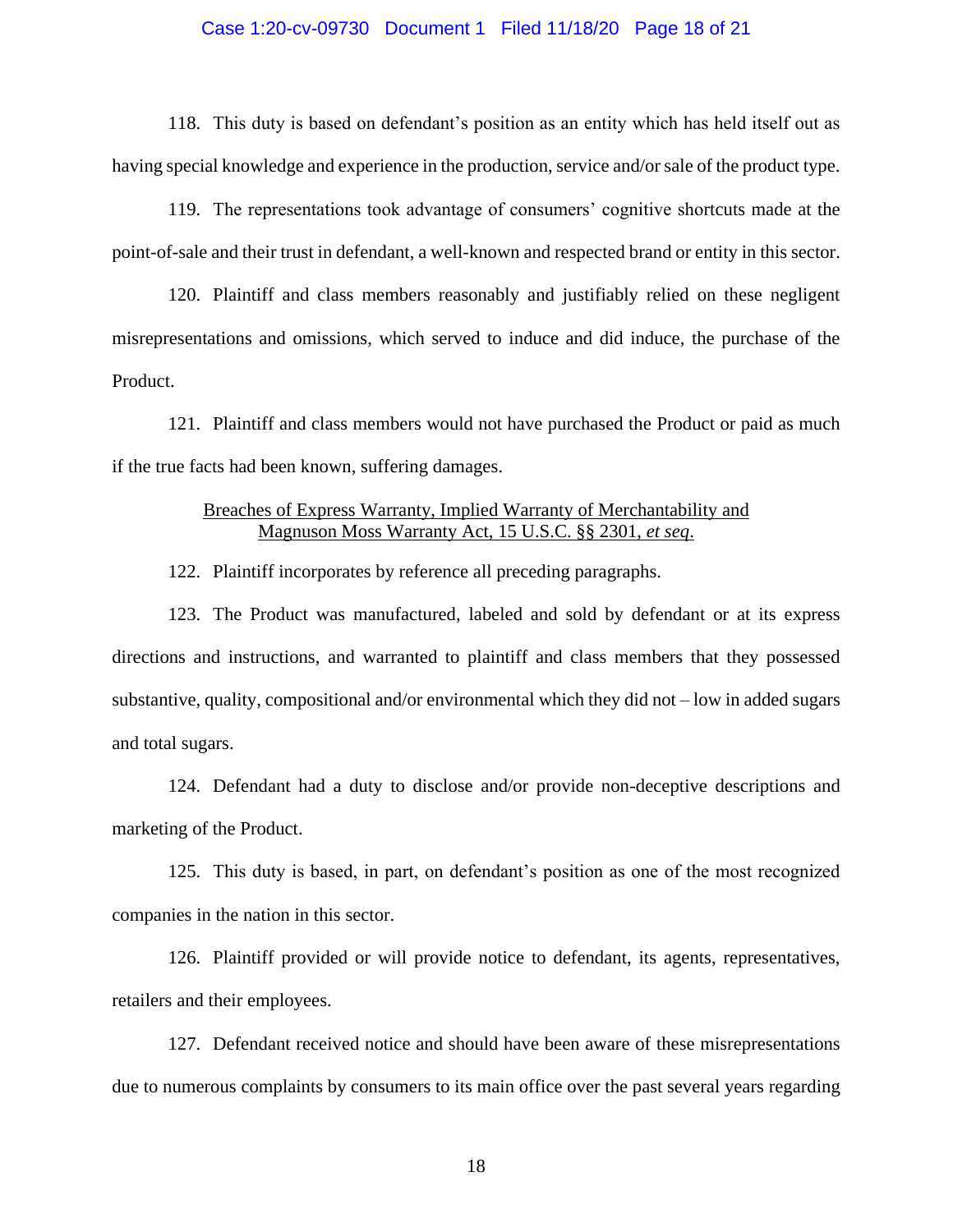### Case 1:20-cv-09730 Document 1 Filed 11/18/20 Page 19 of 21

the Product, of the type described here.

128. The Product did not conform to its affirmations of fact and promises due to defendant's actions and were not merchantable.

129. Plaintiff and class members would not have purchased the Product or paid as much if the true facts had been known, suffering damages.

#### Fraud

130. Plaintiff incorporates by reference all preceding paragraphs.

131. Defendant misrepresented the substantive, quality, compositional and/or environmental attributes of the Product.

132. Defendant's fraudulent intent is evinced by its failure to accurately describe the Product on the front label, when it knew its statements were neither true nor accurate and misled consumers.

133. Plaintiff and class members would not have purchased the Product or paid as much if the true facts had been known, suffering damages.

#### Unjust Enrichment

134. Plaintiff incorporates by reference all preceding paragraphs.

135. Defendant obtained benefits and monies because the Product was not as represented and expected, to the detriment and impoverishment of plaintiff and class members, who seek restitution and disgorgement of inequitably obtained profits.

### Jury Demand and Prayer for Relief

Plaintiff demands a jury trial on all issues.

### **WHEREFORE**, Plaintiff prays for judgment:

1. Declaring this a proper class action, certifying plaintiff as representative and the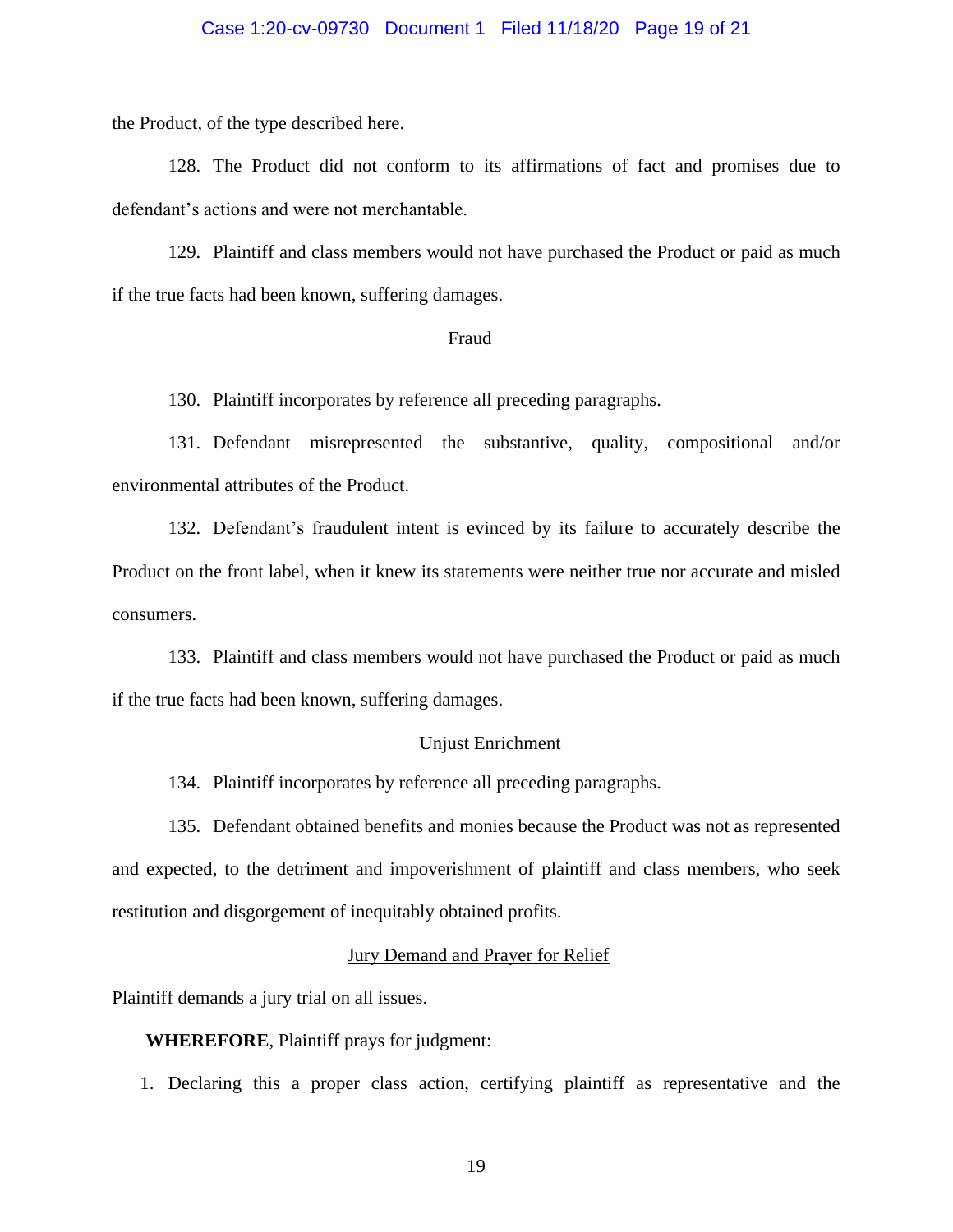# Case 1:20-cv-09730 Document 1 Filed 11/18/20 Page 20 of 21

undersigned as counsel for the class;

- 2. Entering preliminary and permanent injunctive relief by directing defendant to correct the challenged practices to comply with the law;
- 3. Injunctive relief to remove, correct and/or refrain from the challenged practices and representations, and restitution and disgorgement for members of the class pursuant to the applicable laws;
- 4. Awarding monetary damages and interest pursuant to the common law and other statutory claims;
- 5. Awarding costs and expenses, including reasonable fees for plaintiff's attorneys and experts; and
- 6. Other and further relief as the Court deems just and proper.

Dated: November 18, 2020

Respectfully submitted,

Sheehan & Associates, P.C. /s/Spencer Sheehan Spencer Sheehan 60 Cuttermill Rd Ste 409 Great Neck NY 11021-3104 Tel: (516) 268-7080 Fax: (516) 234-7800 *spencer@spencersheehan.com* E.D.N.Y. # SS-8533 S.D.N.Y. # SS-2056